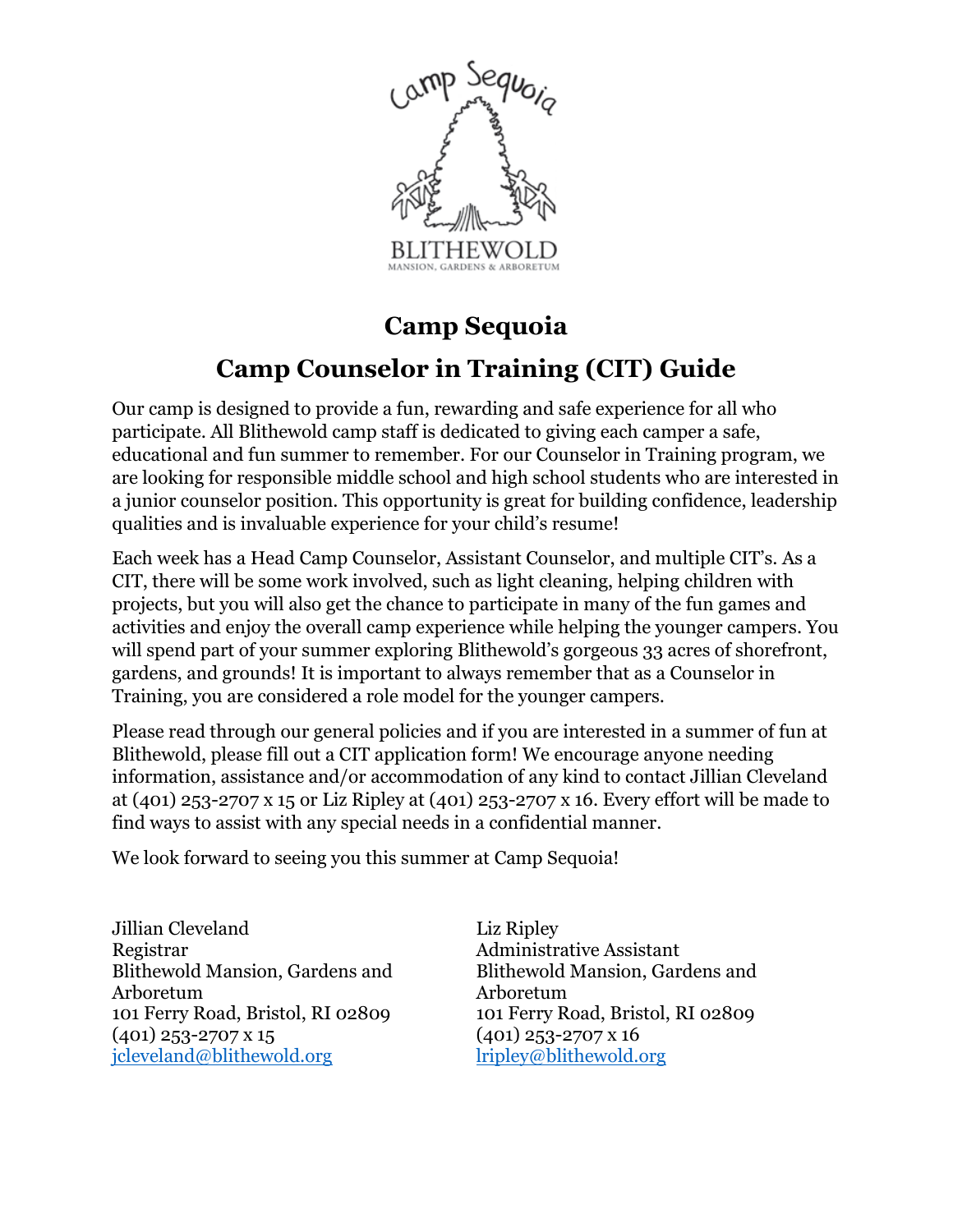

## Arrival Time:

The camp day runs from  $9:00 - 3:00$ . It is helpful if you can arrive a few minutes before the start of the camp day and stay a few minutes later to help clean up at the end of the day. Always check in with the Head Counselor or Registrar, Jillian Cleveland upon arrival or departure.

#### Electronics:

Cell phones should be turned off or on vibrate and not used during the day unless for emergencies. Electronic game devices should be left at home.

### Attendance:

Attendance is very important! You, the Head Counselor and the Assistant Counselor are a team, and your teammates are depending on you. If you must call in sick, please call Registrar Jillian Cleveland by 8:00 AM: (C: 508-264-6465 and W: 401-253-2707 x. 15).

### Remember:

You must wear your Camp Sequoia tee-shirt so that you can be identified by staff and campers. You are representing Blithewold and will be interacting will staff, parents, and the campers themselves, so please select appropriate clothing for working outdoors with children. Further recommendations for clothing and what to bring can be found below.

## **Injury Prevention**

### Lost Camper Prevention:

Please help the Head and Assistant Counselors do frequent head counts. It is best to have one leader in front and one behind the group while traveling on the property. Encourage children to use a buddy system if walking to the bathroom, etc.

### Sunburn and Heat Exhaustion:

Help Head and Assistant Counselors to make sure all children stay hydrated throughout the day. Sunblock should be reapplied after lunch. Encourage campers to wear hats while outside.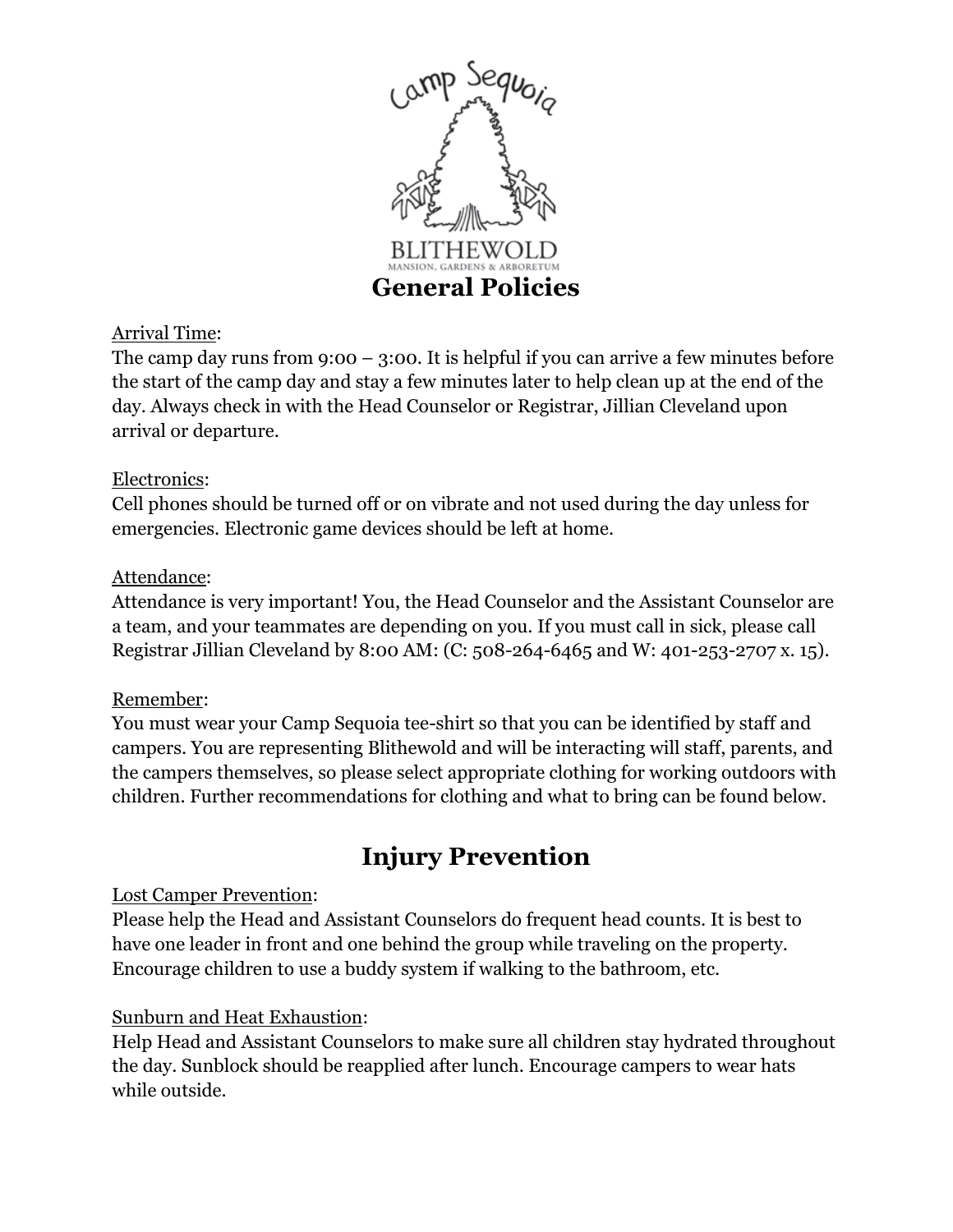

### Blood Borne Pathogens:

Alert the staff immediately if a camper is sick or bleeding. Remember that bodily fluids such as blood, vomit, etc. can transmit disease so please use extreme caution not to directly expose yourself or campers.

### Medication:

If a child requires medication during the day, the Head or Assistant Counselor will distribute it as directed by parents. Children must always carry their own inhalers and epi-pens with them.

### First Aid (Minor Injuries):

First Aid kits will be always available. Head Counselor is certified in First Aid and is responsible for treating minor injuries. Please notify her immediately of any injuries to yourself or the younger campers.

### *First Aid Tips:*

- Clean cuts with soap and water. Apply a band-aid when necessary.
- All minor incidents and injuries should be reported to staff who will fill in the Injury Log located in the Visitor Center.
- For injuries that require more than just a band-aid: staff must fill out a report in the Injury Log AND notify the Head Counselor and Jillian Cleveland of the incident so that it can be reported to the parents.
- Bee stings happen in the garden! Should you or a camper get stung by a bee, please remain calm and tell the Head Counselor. Children allergic to bee stings will be required to always carry epi-pens. Head Counselor will use the epi-pen on the child as needed. Other minor stings will be treated with a cream to help the sting and swelling. Parents will be notified if a child gets stung.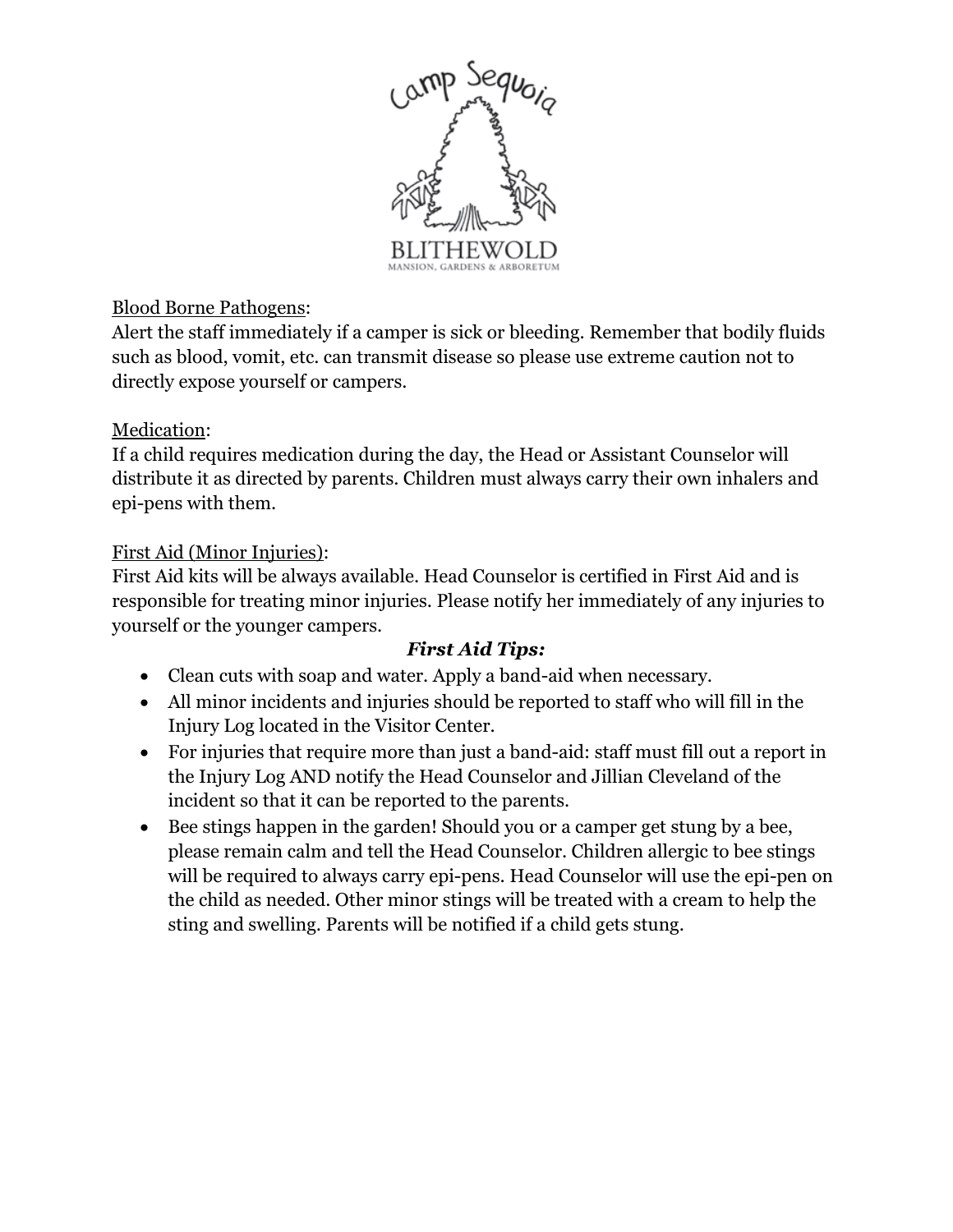

If a Child is Missing:

- Alert an adult staff member immediately and help with the following procedures
	- o Check the Sign-In Sheet to verify attendance
	- o Notify the Head Counselor and Jillian Cleveland that a child may be missing. Jillian will contact Karen Binder, Executive Director
	- o Ask campers where the child was last seen and retrace steps. If the child is not found bring all other children back to the Visitor Center.
	- o Blithewold staff will conduct a search of the property while the camp staff stays with the other children.

In the Case of serious Injury:

- Call 911. When in doubt, it is always better to call and be on the safe side
- If you are away from a phone and all cell phones fail, run to the nearest staff building (Mansion, Greenhouse, Garage, or Visitor Center)

## **Discipline**

You should know that your words have tremendous power and that younger children will naturally look up to you. Always praise good behavior. Please alert staff immediately if you notice trouble. You may need to occasionally help the Head and Assistant Counselors to address bad behavior.

Our approach with challenging children consists of the following:

- 1. Set the stage for good behavior by creating an atmosphere of respect.
- 2. Clearly explain the camp rules in terms of the values of respect and responsibility
	- a. Campers must respect the property, each other, and the staff
	- b. Each camper must take responsibility for their personal items and for their actions. "Stay with the group and do not wander off by yourself."
- 3. Be consistent and stick to your word. When a child is misbehaving…
	- a. A look says a lot, or simply first give a reminder
	- b. If behavior continues, pull them aside (out of earshot from other children) and remind them that inappropriate behavior will bring consequences.
	- c. If behavior continues, see Head Counselor.
	- d. If behavior continues, we will call home.